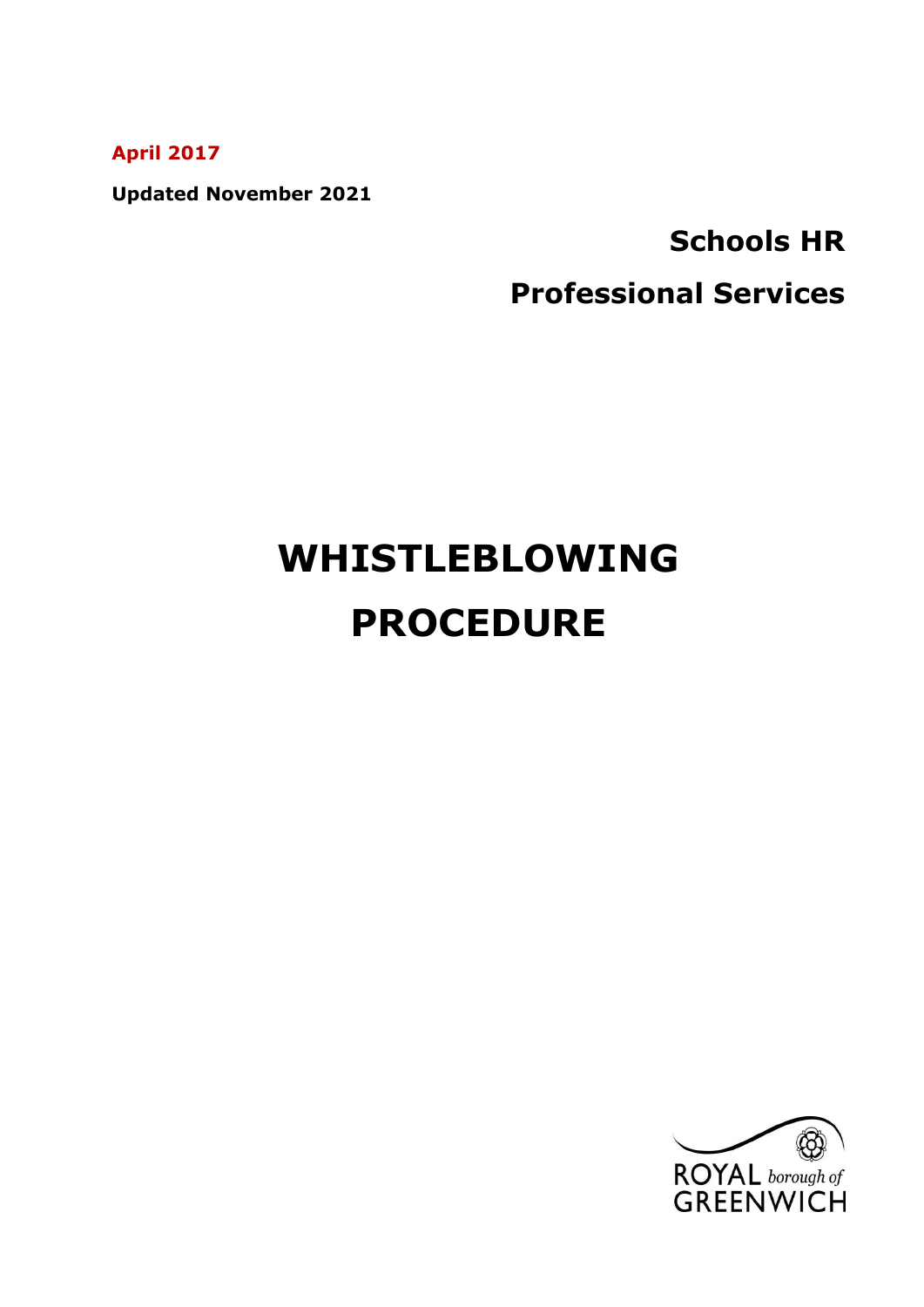# **Contents**

| $\mathbf{L}$ |  |
|--------------|--|
| 2.           |  |
| 3.           |  |
| 4.           |  |
| 5.           |  |
| 6.           |  |
| 7.           |  |
| 8.           |  |
| 9.           |  |
| 10.          |  |
| .            |  |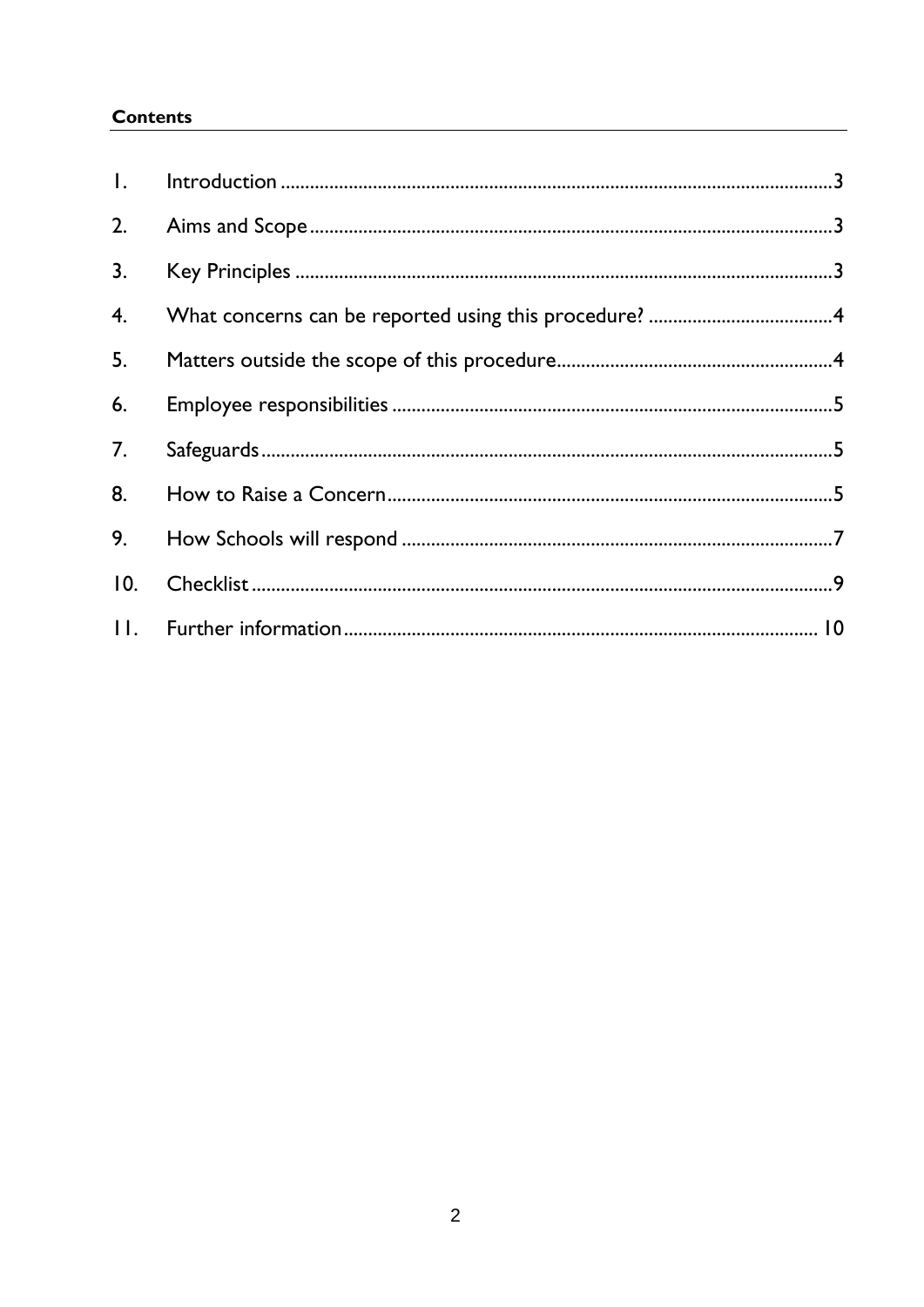#### <span id="page-2-0"></span>**1. Introduction**

- 1.1 Schools are committed to high standards of openness, probity and accountability. In line with this commitment Schools encourage all employees with serious concerns about any aspect of work to come forward and raise their concerns without fear of being disloyal or suffering harassment or victimisation as a result.
- 1.2 It is important not to ignore concerns or suspicion of malpractice. Schools recognise that certain cases will have to proceed on a confidential basis so that the position of the 'whistleblower' can be protected.
- 1.3 This procedure provides a safe route to raise concerns within Schools at an early stage without fear of victimisation, discrimination or disadvantage. It is in everyone's interest that potential failings and malpractice are identified early so that Schools can take appropriate action.
- 1.4 Where service users and members of the public have serious concerns, they should raise any issues through the Schools Complaint's procedure.

# <span id="page-2-1"></span>**2. Aims and Scope**

- 2.1 This procedure aims to encourage the raising of concerns in a confidential manner and to reassure employees that they will be protected from harassment or victimisation for whistleblowing in the reasonable belief that making the disclosure is made in the public interest.
- 2.2 This procedure applies to all employees and those contractors working for Schools or on its premises, for example agency staff. It also applies to any person who undertakes to do or perform (or otherwise) any work or service for Schools such as casual workers and freelancers.

#### <span id="page-2-2"></span>**3. Key Principles**

- 3.1 Schools make it clear that no employee will be subject to victimisation or other detriment by reporting concerns which they reasonably believe to be true.
- 3.2 Any issue reported will be taken seriously and investigated. This may involve interviews or an investigation to establish the facts.
- 3.3 Schools prefer matters to be raised where suspicion first arises rather than waiting for or searching for proof.
- 3.4 Concerns raised will be treated in a confidential manner and feedback will be given on any action taken.
- 3.5 Employees should put their names to any allegation wherever possible. You can give your name but request confidentiality - every effort will be made to protect your identity.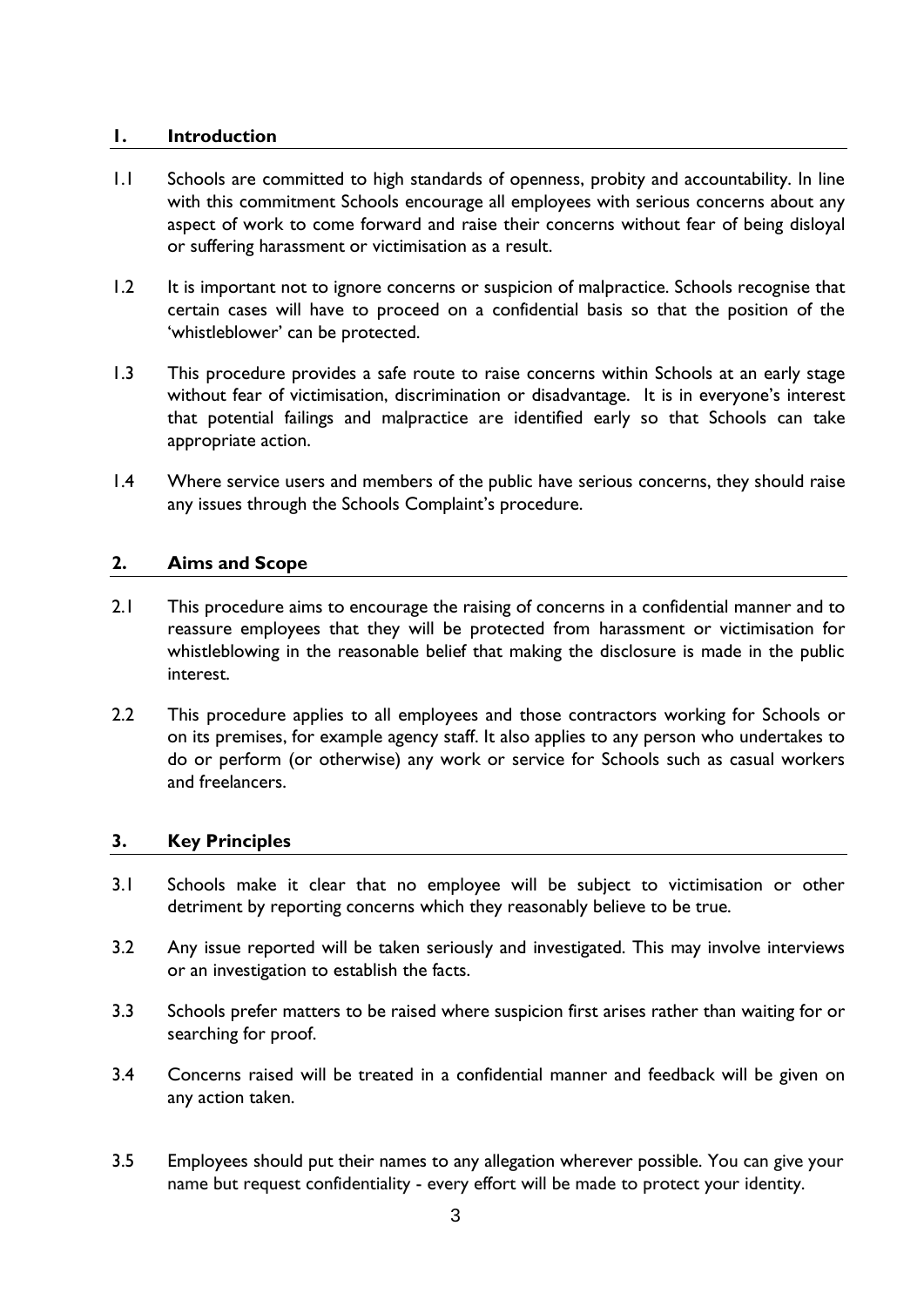3.6 A complainant will need to demonstrate that there are reasonable grounds for the concern and will be expected to co-operate with any investigation that takes place.

- 3.7 If any meeting or interview is arranged, there is a right to be accompanied by a trade union representative or workplace colleague.
- 3.8 This procedure will be supported by management culture.

### <span id="page-3-0"></span>**4. What concerns can be reported using this procedure?**

- 4.1 This procedure can be used where there are serious concerns such as:
	- Child protection issues
	- Conduct which is an offence or breach of law (e.g. Fraud, abuse of Protected Characteristics)
	- Miscarriages of justice
	- Risks to health and safety
	- Damage to the environment
	- Unauthorised use of public funds
	- Financial malpractice, fraud and corruption
	- Abuse of clients
	- Other unethical conduct, (including any attempts to cover up the above or any offence likely to be committed).
- 4.2 Within the context of schools' work, the above could include serious concerns about service provision, the conduct of employees, or others acting on behalf of Schools, which fall below established standards of practice or legal requirements such as financial regulations.
- 4.3 Protect (formerly Public Concern at Work (PCAW)) is a charitable organisation that offers free, confidential advice. It focuses on the responsibility of workers to raise concerns about malpractice, and the responsibility of those in charge to investigate and remedy such issues. Website: protect-advice.org.uk
- 4.4 The website also contains a full copy with explanatory notes of the legislation, the Public Interest Disclosure Act 1998.

#### <span id="page-3-1"></span>**5. Matters outside the scope of this procedure**

5.1 This procedure is not intended to cover concerns that can be progressed under Human Resource policies and procedures. Schools have a Grievance Procedure for dealing with employment related complaints. Employees are not able to "blow the whistle about breaches of their own employment contract. However, complaints about such breaches should be raised under the Grievance procedure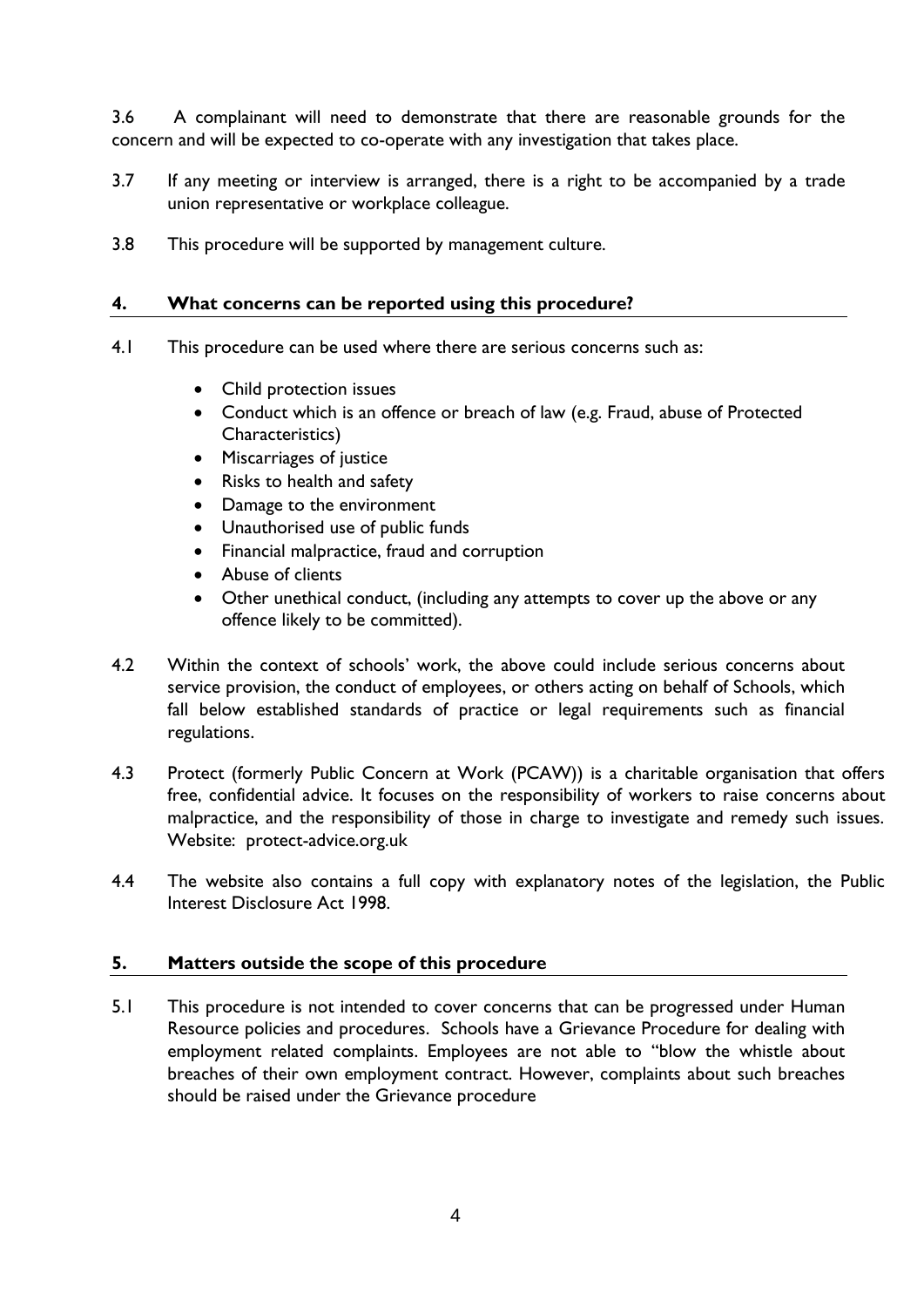# <span id="page-4-0"></span>**6. Employee responsibilities**

- 6.1 All employees have a duty of confidentiality to Schools and therefore it is important that this procedure is used and not ignored. It will very rarely, if ever, be appropriate to make any disclosure externally to the press or media. Taking such steps could result in disciplinary action. The Public Interest Disclosure Act 1988 does provide protection to individuals who make certain disclosures of information in the public interest but anyone wishing to make an external disclosure is strongly advised to seek legal advice before doing so as they may put their employment at risk.
- 6.2 Business ethics are increasingly seen as an issue that can build or damage an organisation's reputation and public trust. Therefore, all staff have a general responsibility to report all suspected concerns using this procedure for the positive benefit of all.

# <span id="page-4-1"></span>**7. Safeguards**

7.1 Where malpractice is shown to have occurred this may reflect badly on management, systems, or on individual managers. Whistleblowers may fear that management will be tempted to 'shoot the messenger'. It is important for employees to understand that there will be no adverse repercussions for raising reasonable concerns. The following safeguards exist when following this procedure:

# 7.2 **Harassment and Victimisation:**

Schools recognise that the decision to report a concern can be a difficult one to make, especially if the issue involves another employee, a senior manager or someone in authority. If concerns are raised out of a reasonable belief, there will be nothing to fear because Whistleblowers raising matters of concern are protected from harassment, victimisation, and disciplinary action. No staff member or worker is to subject an employee who has blown the whistle to any form of mistreatment as a result and managers must ensure there is no harassment or victimisation.

# 7.3 **Confidentiality:**

It is recognised that raising a concern will require this to be done in confidence under this procedure. Schools will try and protect the identity of employees who raise a serious concern and do not want their identity to be disclosed. However, it should be recognised that in some instances, it may not be able to resolve the concern without revealing identity (for instance because a statement from an employee may be required as supporting evidence). In these circumstances the employee will be advised on how the investigation will proceed.

7.4 If a whistle-blower is required to give evidence in criminal or disciplinary proceedings, Schools will arrange for them to receive advice and support.

# <span id="page-4-2"></span>**8. How to Raise a Concern**

8.1 The matter has to be kept strictly confidential and therefore only told to someone in authority. Failure to do so could result in allegations of spreading unsubstantiated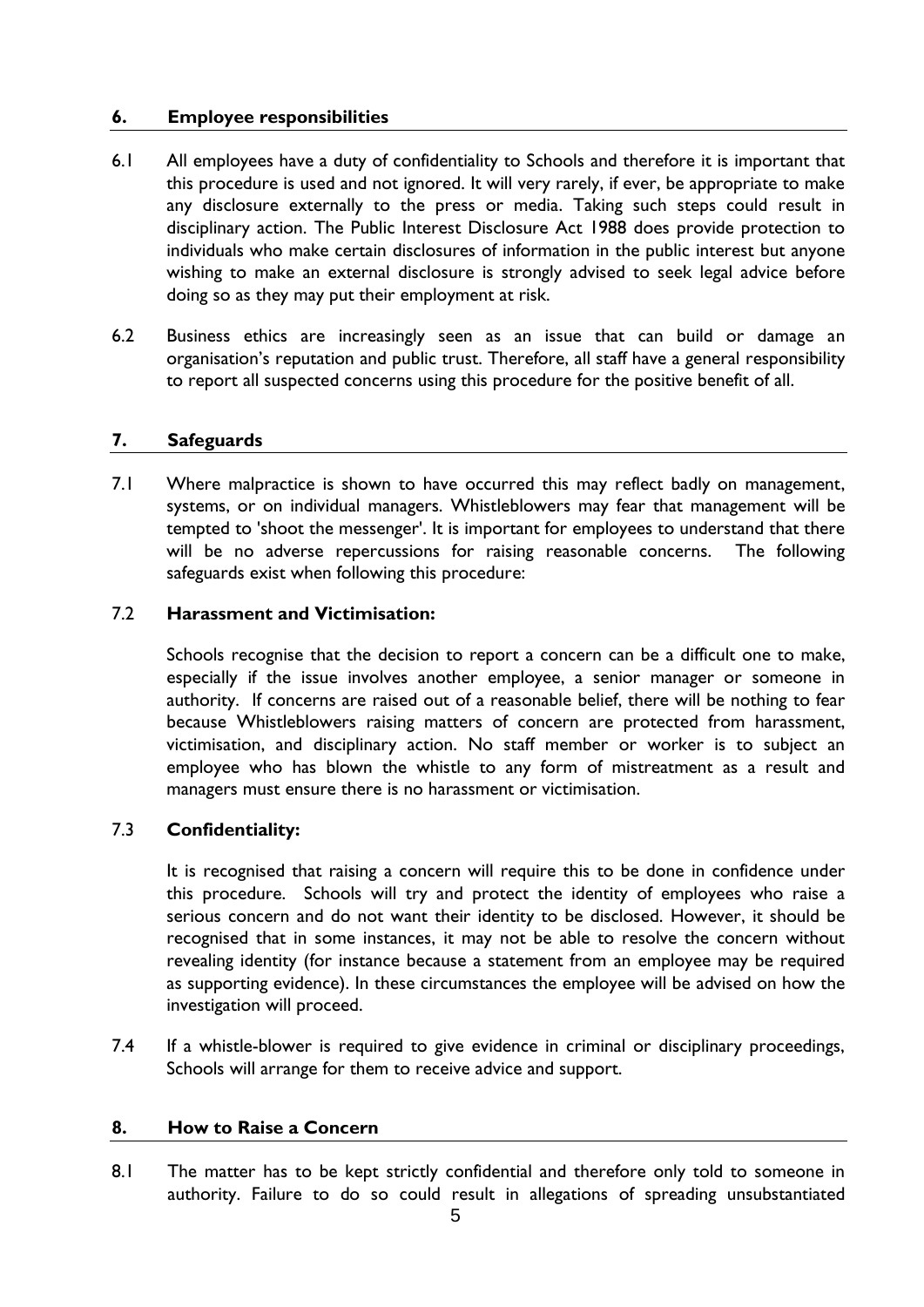rumours or gossip invoking the disciplinary procedure. As a first step, concerns should be raised with the line manager or supervisor because the issue causing concern could be immediately clarified. This depends, however, on the seriousness and sensitivity of the issues involved and who is thought to be involved in the alleged wrongdoing or malpractice.

8.2 Concerns are better raised in writing and clearly marked 'confidential' as in the example below:

**Confidential** Clerk of Governors / Headteacher [School Address]

- 8.3 Employees should set out the background of the concern, giving names, dates, times and places where possible, and the reason why they are particularly concerned about the situation so this can be registered. If an employee feels that they are not able to raise the concern in writing or with their supervisor / manager, they may raise the matter with the Headteacher
- 8.4 If the employee believes that the Headteacher is involved or they believe that the matter may not be dealt with properly, the employee can raise their concerns with the Chair of Governors who have a responsibility for investigation issues.
- 8.5 Employees may also arrange to meet with the Headteacher or Chair of Governors as it recognised that discussing concerns in person is often a great relief and removes some of the pressure of not being able to talk about the issue to anyone else.
- 8.6 When emailing concerns, this should be sent to one person only, such as the Headteacher, and not copied to anyone else (otherwise the motive for raising the issue may be open to question).
- 8.7 Employees are not expected to provide proof of an allegation, but they should demonstrate when providing information that there are sufficient grounds for the concern.
- 8.8 If you do not feel comfortable raising the issue within the School. Employees can raise their concerns with the Director of Children Services. Alternatively, the Public Interest Disclosure Act allows disclosures to The Comptroller and Auditor General National Audit Office.

The Comptroller and Auditor General National Audit Office 157-197 Buckingham Palace Road London SW1W 9SP Tel: 020 7798 7999 [www.nao.org.uk/contact-us/](http://www.nao.org.uk/contact-us/)

<https://www.nao.org.uk/contact-us/whistleblowing-disclosures>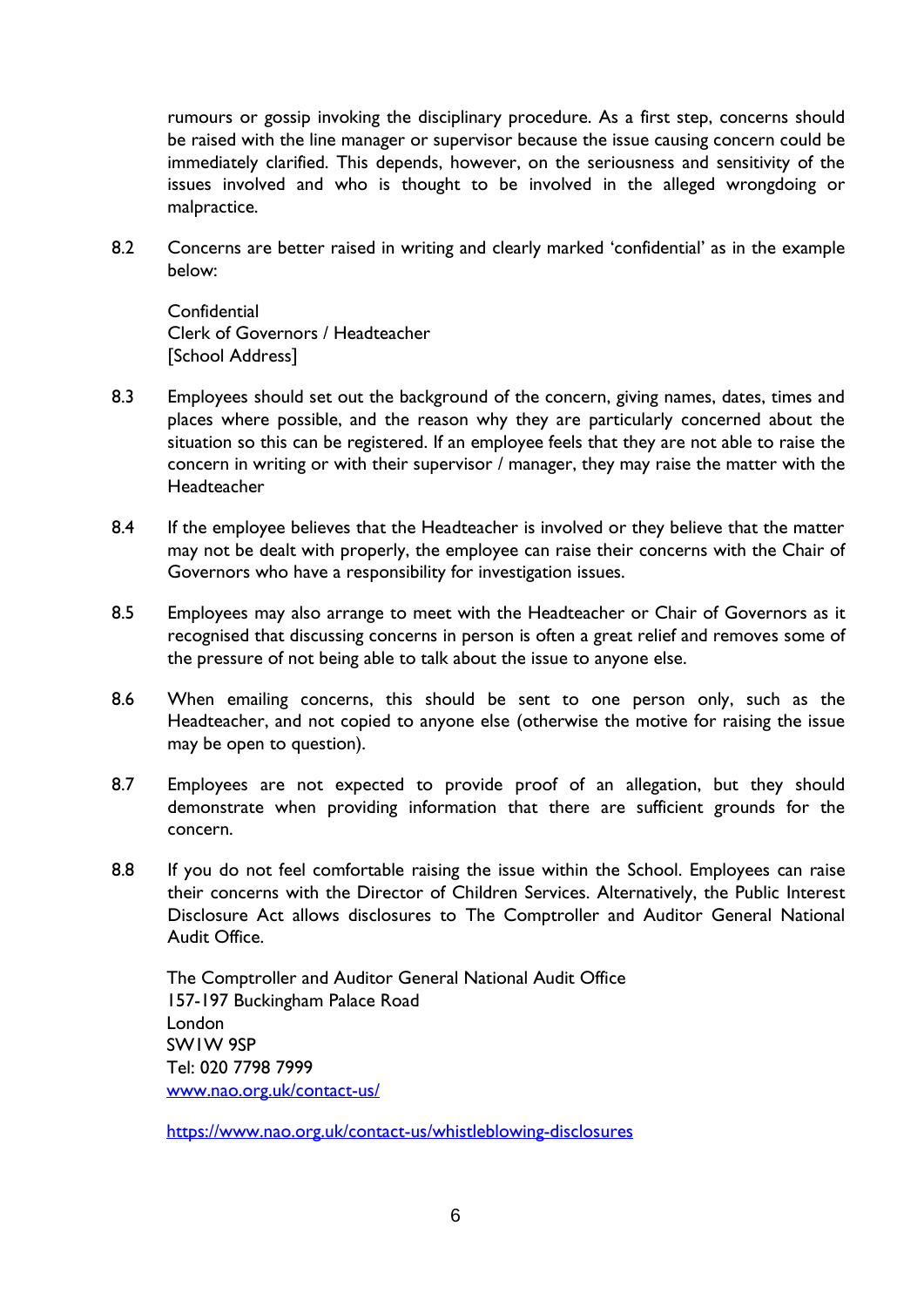#### 8.9 Anonymous correspondence

Schools will treat all anonymous allegations seriously, but a concern expressed anonymously is much less powerful and can prove difficult to investigate where all the facts are not known or further information is required and the person cannot be contacted to provide further details. For this reason, it may not be possible for Schools to conduct a full investigation.

8.10 If you work for an agency or are a temporary worker:

As a first port of call, you should notify your supplying recruitment agency of any concerns. Your agency will then assess the information and liaise with School as appropriate. However, if you feel unable to do so or you are concerned about something urgent or serious, you can approach the Headteacher. You can raise a concern by talking to the person or by writing to them.

#### <span id="page-6-0"></span>**9. How Schools will respond**

- 9.1 The action taken by Schools will depend on the nature of the concerns raised. The matters raised will normally be investigated internally. However, in appropriate cases the concerns may be referred to a regulatory body or the Police in criminal matters.
- 9.2 In order to protect the employee, Schools and also those accused of possible wrong doing or malpractice, initial enquiries will be made to decide whether an investigation is appropriate and, if so, what form the investigation should take. The overriding principle is that of the public interest. Concerns or allegations that fall within the scope of specific procedures will normally be referred for consideration under those procedures.
- 9.3 Some concerns may be resolved by immediate agreed action without the need for a full investigation e.g. repairs that may present a Health and Safety risk.
- 9.4 If urgent action is required, this will be taken before any investigation is conducted.
- 9.5 Within ten working days of a concern being received, where the identity of the employee is known, Schools will write to the employee:
	- acknowledging that the concern has been received;
	- indicating how it proposes to deal with the matter;
	- giving an estimate of how long it will take to provide a final response;
	- telling the employee whether any initial enquiries have been made, and
	- telling the employee whether further investigations will take place, and if not, why not.
- 9.6 Schools will take steps to minimise any difficulties that employees may experience as a result of raising a concern. For instance, if it becomes necessary to give evidence in criminal or disciplinary proceedings, Schools will provide the necessary advice about the procedure and give whatever practical support that is possible.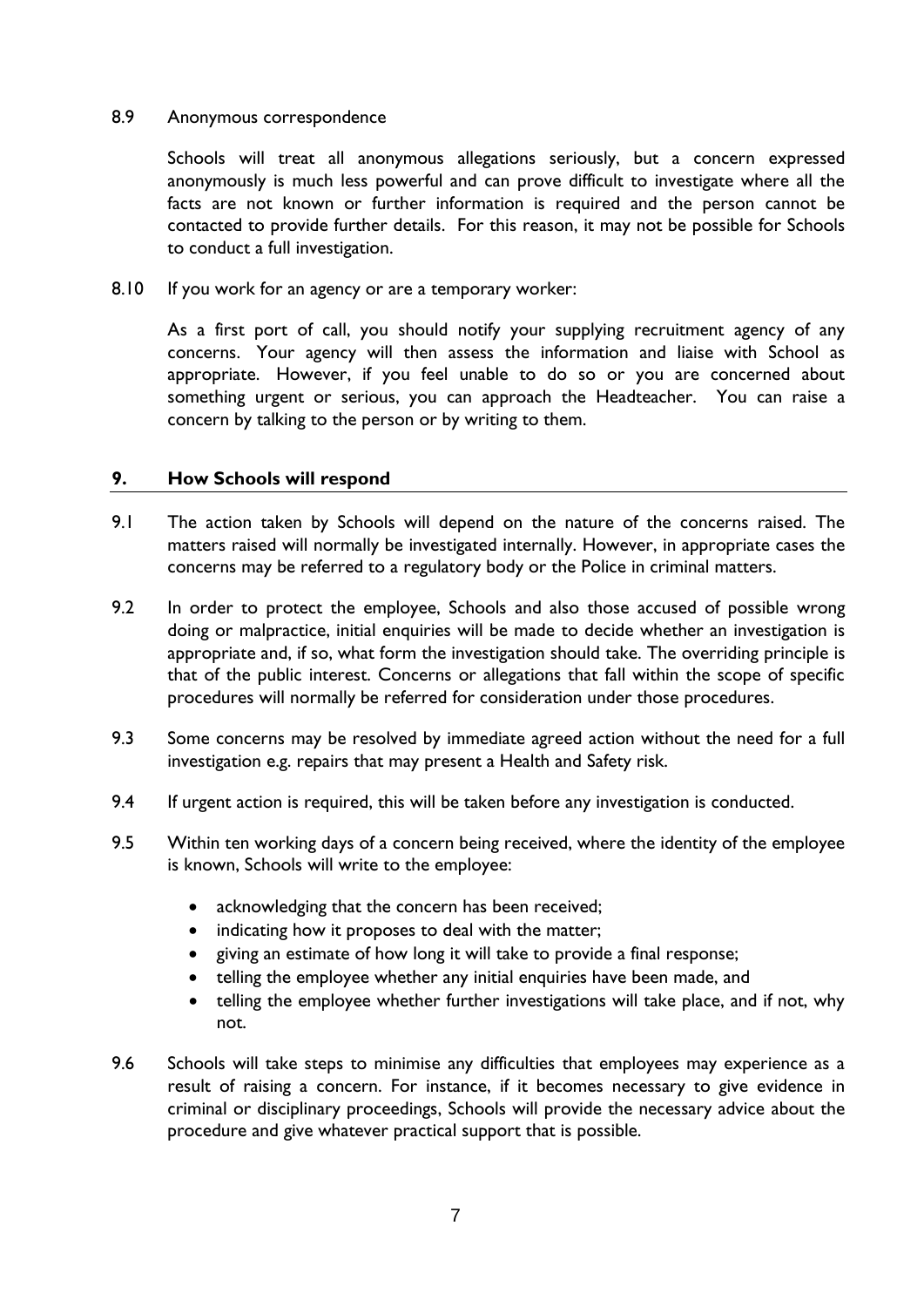- 9.7 Schools accept that employees need to be assured that the matter has been properly addressed. Thus, subject to any legal constraints, employees will normally receive feedback about the outcome of any investigation.
- 9.8 False Allegations:

If an employee makes an allegation in reasonable belief and on the balance of probabilities this is confirmed by an investigation, no action will be taken against the employee. If, however, an employee makes an allegation for an ulterior motive, e.g. for a malicious reason and evidence support this, disciplinary action will be taken against that employee which could result in dismissal.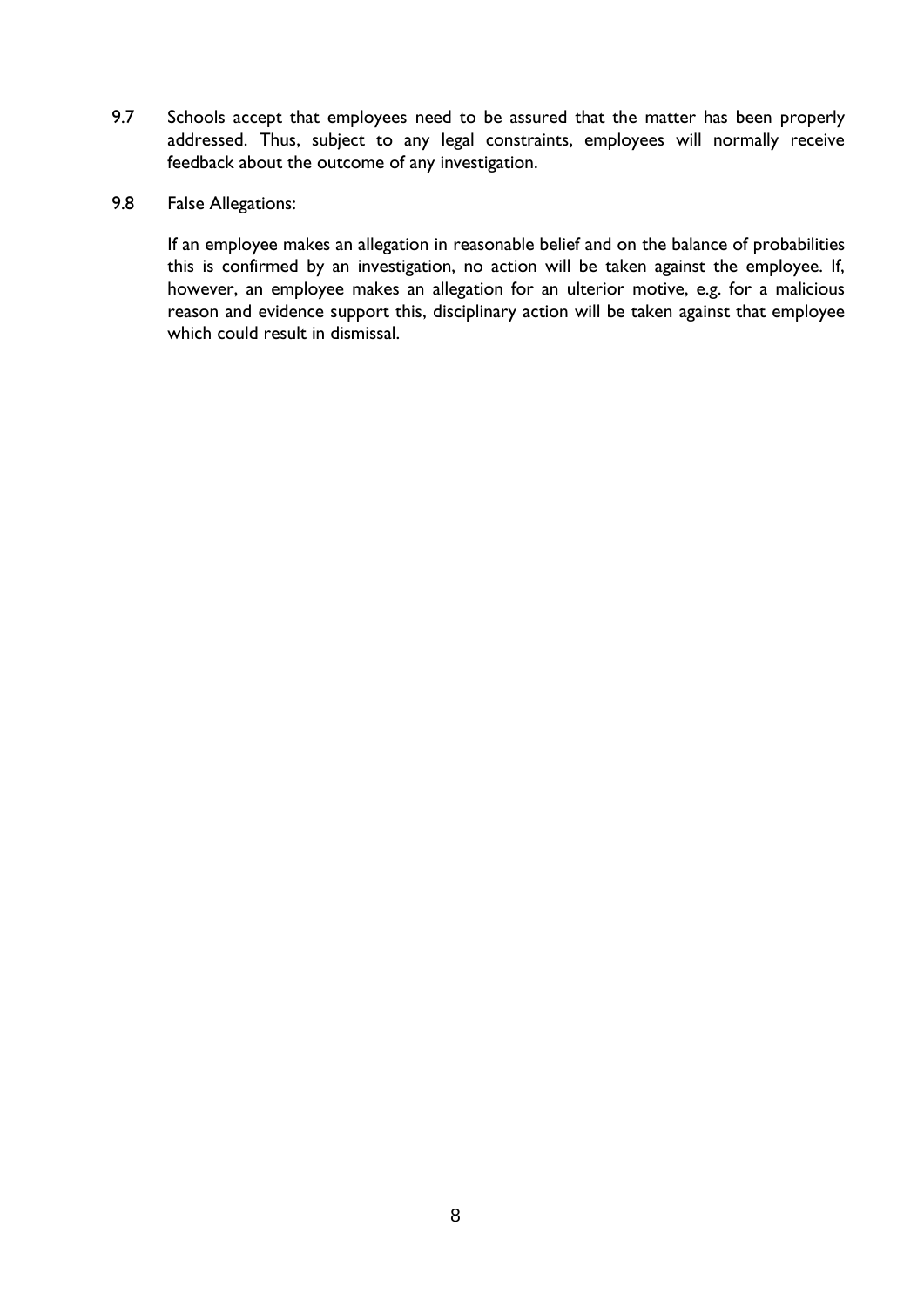# <span id="page-8-0"></span>**10. Checklist**

|  | 10.1 If you are thinking of raising a concern, here are a few things to remember: |  |
|--|-----------------------------------------------------------------------------------|--|
|  |                                                                                   |  |

| <b>YES: PLEASE DO</b>                                       | <b>NO: PLEASE DO NOT</b>                          |
|-------------------------------------------------------------|---------------------------------------------------|
| Raise the matter as soon as possible if                     | Do nothing. Schools would prefer you to raise     |
| you reasonably feel your concerns are                       | your concerns so that we can carry out a full and |
| warranted.                                                  | fair investigation.                               |
| Tell your suspicions or concerns to                         | Be afraid of raising your concerns. Schools have  |
| someone who has the appropriate                             | safeguards in place to protect staff that raise a |
| authority to deal with them.                                | concern.                                          |
| Be assured that Schools will take                           | Try to investigate the matter yourself. This may  |
| seriously concerns raised based on                          | complicate any later enquiries, particularly if a |
| honest and reasonable suspicions.                           | criminal investigation becomes necessary.         |
| Familiarise yourself with the whistle<br>blowing procedure. | Approach or accuse any individuals directly.      |
| Consider writing down the key points                        | Tell your suspicions or concerns to anyone other  |
| and details as to why you are concerned.                    | than those with the proper authority.             |

10.2 If you receive a concern as a line manager or supervisor:

| <b>YES: PLEASE DO</b>                                                                                                                                         | <b>NO: PLEASE DO NOT</b>                                                                                                                           |
|---------------------------------------------------------------------------------------------------------------------------------------------------------------|----------------------------------------------------------------------------------------------------------------------------------------------------|
| Be fully responsive to staff concerns                                                                                                                         | Ridicule or ignore the concerns raised.                                                                                                            |
| Respect the fact that staff can raise a<br>concern confidentially.                                                                                            | Approach or accuse any individuals directly.                                                                                                       |
| Take detailed notes of the information<br>provided; including details such as who,<br>what, where, when, why and how in<br>relation to the matter of concern. | Tell your suspicions or concerns to anyone other<br>than those with the proper authority.                                                          |
| Evaluate the allegation objectively                                                                                                                           | Try to investigate the matter yourself. This may<br>complicate any later enquiries, particularly if a<br>criminal investigation becomes necessary. |
| Advise the appropriate person, whether<br>that is your line manager or the Chair of<br>Governors                                                              | Do nothing. Schools is committed to a culture of<br>openness in which staff feel able to communicate<br>their concerns freely and in confidence    |
| Deal with the matter promptly and as a<br>matter of priority.                                                                                                 | Delay. The speed of response may be important.                                                                                                     |